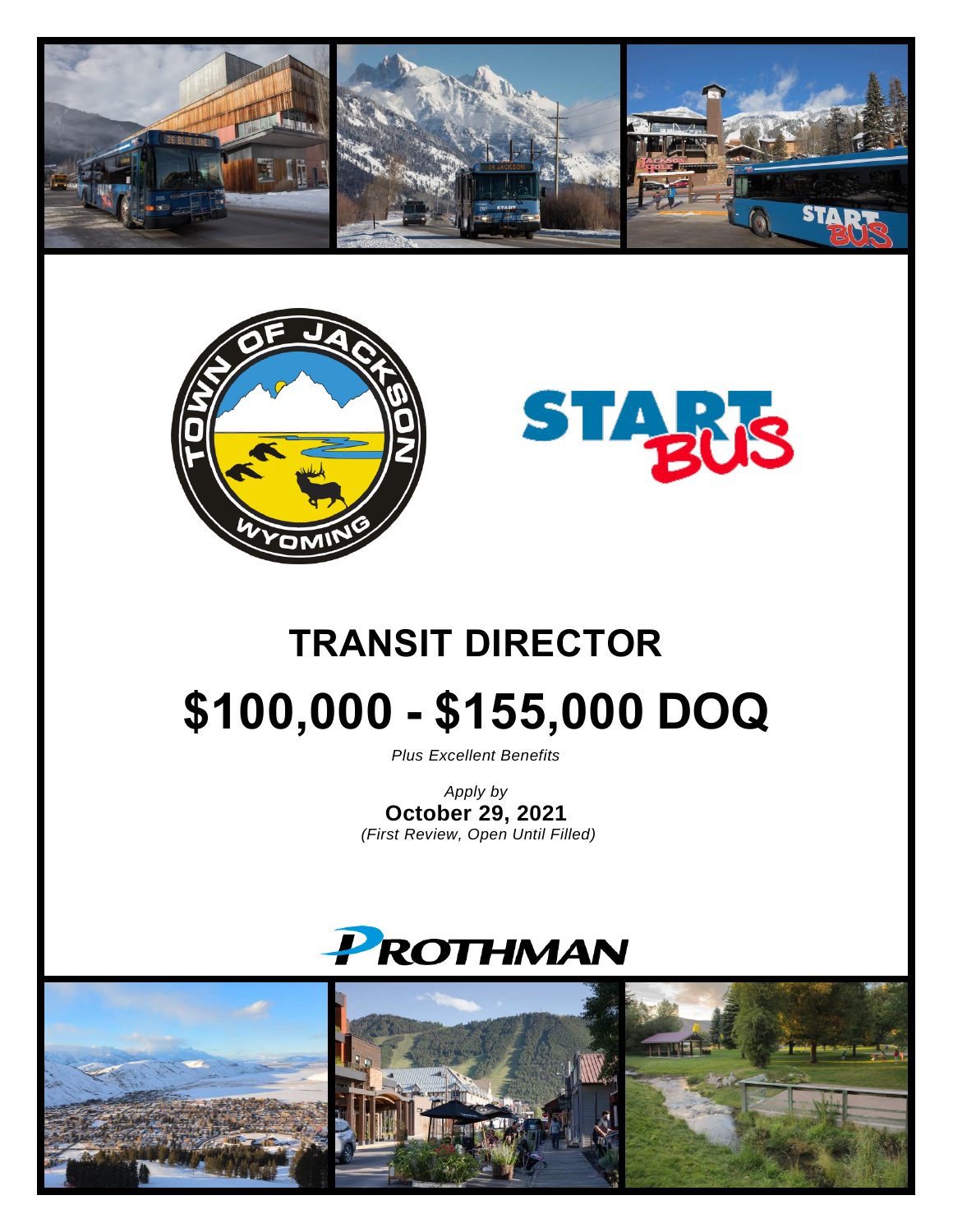#### **TOWN OF JACKSON, WY/SOUTHERN TETON AREA RAPID TRANSIT(START) ♦ TRANSIT DIRECTOR**

#### **THE REGION**



The Town of Jackson, Wyoming, also known as Jackson Hole, is uniquely nestled in a valley at the base of numerous dramatic mountain peaks and ridges. The area offers 360 breathtaking

views and an impressive amount of recreational opportunities for visitors and residents alike due to the region's warm summers and cold winters. The Town of Jackson is the Teton County seat and home to roughly 10,600 residents; another 12,900 residents live in the remainder of Teton County. The Town of Jackson is centrally located near major ski areas and functions as the southern entrance to Grand Teton and Yellowstone National Parks. As a resort community in a world-class setting in the intermountain west, the pressures for growth, development, and change are tremendous. The Town receives upwards of four million visitors annually from all over the world to visit for the area's scenery, wildlife, recreational opportunities, geographic features, and the romance of the American West.

Jackson is just five miles south of Grand Teton National Park and about 60 miles south of the famous Yellowstone National Park. Grand Teton peak stands as the highest point of the Teton Range at 13,775 feet and is also neighbored by eight other peaks, each over 12,000 feet in elevation. Grand Teton National Park offers a variety of activities: camping, scenic drives, wildlife viewing, lake and river access for fishing, boating, and floating, and hundreds of miles of trails for mountaineering, hiking, and biking. Continuing north on US Highway 191 is the southern entrance to the world-famous Yellowstone National Park where locals and tourists can visit Old Faithful geyser which erupts approximately every 80 minutes, view dramatic canyons, massive rivers, lush forests, and hot springs, and see an extraordinary array of wildlife.





Tourism is a huge part of Jackson's liveliness and identity, and functions as a large part of the Town's economic base. Jackson provides an abundance of lodging options, restaurants, and shopping opportunities for clothing, gifts, and keep-sakes. Town Square boasts the popular elkantler-arches that are made of shed antlers collected from the nearby National Elk Refuge. Locals also operate tourist-oriented businesses such as tours, informational centers, and art galleries.

Jackson is near three world-class ski areas: Jackson Hole Mountain Resort, Snow King Mountain Resort, and Grand Targhee Resort. Jackson Hole Mountain Resort and Teton Village is a popular destination for its active village lifestyle equipped with shopping, restaurants, and lodging. Popular winter sports include alpine skiing, Nordic/crosscountry skiing, snowboarding, snowshoeing, snowmobiling, and taking a ride on the Jackson Hole Aerial Tram and Gondola. Snow King Mountain serves as another beautiful backdrop for Jackson and is full of year-round, family friendly fun. Summer activities include mini golf, mazes, a new coaster with miles of loops and curves through the meadows, treetop rope and zip line courses, and a scenic chairlift ride that looks over the town. During the winter months Snow King has groomed tubing lanes, night skiing, and terrain parks.

For a town of its size, Jackson offers a magnitude of amenities and entertainment for both visitors and the local community. Residents also enjoy opportunities for golfing, horseback riding, fishing, trails for motorized ATV's and motorcycles, snowmobile rentals, boating, whitewater rafting, climbing, tennis, hunting, and more. The Teton County/Jackson Parks and Recreation Department offers several swimming pools, spas, yoga, and other classes, and has volleyball and basketball. The Teton County School District provides excellent K-12 public education and there are three public schools in the valley.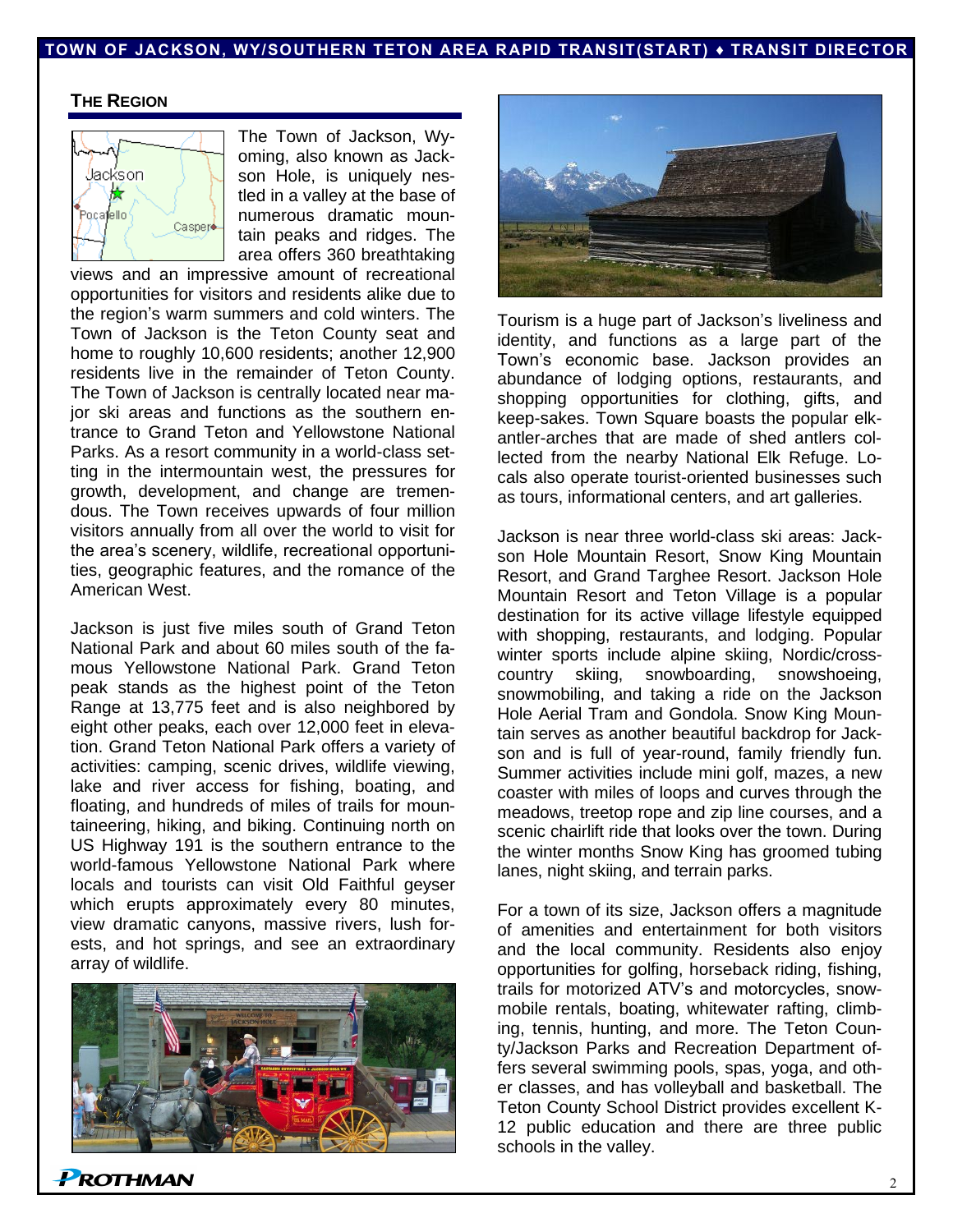#### **TOWN OF JACKSON, WY/SOUTHERN TETON AREA RAPID TRANSIT(START) ♦ TRANSIT DIRECTOR**

#### **THE TOWN**

The Town of Jackson is the only incorporated municipality in Teton County, Wyoming. A Mayor and four Council persons are elected on staggered terms, and a professional manager manages the Town. The Town has approximately 140 employees and operates on a 2021 budget of \$71,215,080. Town departments include Administration, Finance, Community Development, Municipal Court, Planning and Building, Police, and Public Works. The Town and Teton County have joint agreements to provide other services including Parks and Recreation, Fire/EMS, Pathways, and START Bus.



#### **SOUTHERN TETON AREA RAPID TRANSIT**

Southern Teton Area Rapid Transit (START) is a public bus service provided by the Town of Jackson and Teton County. The START system is overseen by a 9-member Joint Powers Board and is funded partially by the Town of Jackson, Teton County, and the federal government. START has 40.49 FTEs and operates on a budget of \$11,953,804, carrying over a million riders each year. The system has been in operation since 1987 and was first implemented to be the skier's transportation from the Town to Teton Village. Today START bus serves visitors and locals in Jackson who enjoy comfortable, reliable public transportation. START operates year‐round service on six fixed-routes, which can be grouped into three service types (commuter, corridor, circulator). Service intensity varies seasonally by route and can be divided into two distinct seasons: the winter season extending into the limited spring season, and the summer season extending into the limited fall season.



START also provides commuter service Monday through Friday from Star Valley, Wyoming and Teton Valley, Idaho to Jackson. The commuter service is a convenient, affordable, and safe way for employees who live outside of Jackson to get to work. In 2019, START provided nearly 1.1 million rides throughout the community to employees, residents, and visitors.

#### **THE POSITION**

Under the general direction of the Town Manager and working closely with the START Board, the Transit Director provides professional oversight of all transit functions of the Town of Jackson and Teton County.

This position provides professional managerial and subordinate staff development including organizational/professional development, retention, discipline and recognition programs, and, in cooperation with the Transportation Lead position in the Integrated Transportation Plan (ITP), provides policy recommendations and technical assistance to elected and appointed boards. The Director prepares, submits, and monitors compliance of grants, provides, in coordination with the Transportation Lead in the ITP, professional short, midrange, and long-term departmental strategic planning. The position also provides oversight of departmental compliance with principles, practices, policies, procedures, and theory, and all applicable federal, state, and local laws, statutes, ordinances, and regulations, and provides significant, professional contributions to the Town Manager's staff level leadership team.

For a full job description, please view the attachment found [here.](https://prothman.com/JobFiles/2905/Transit%20Director%20Job%20Description.pdf)

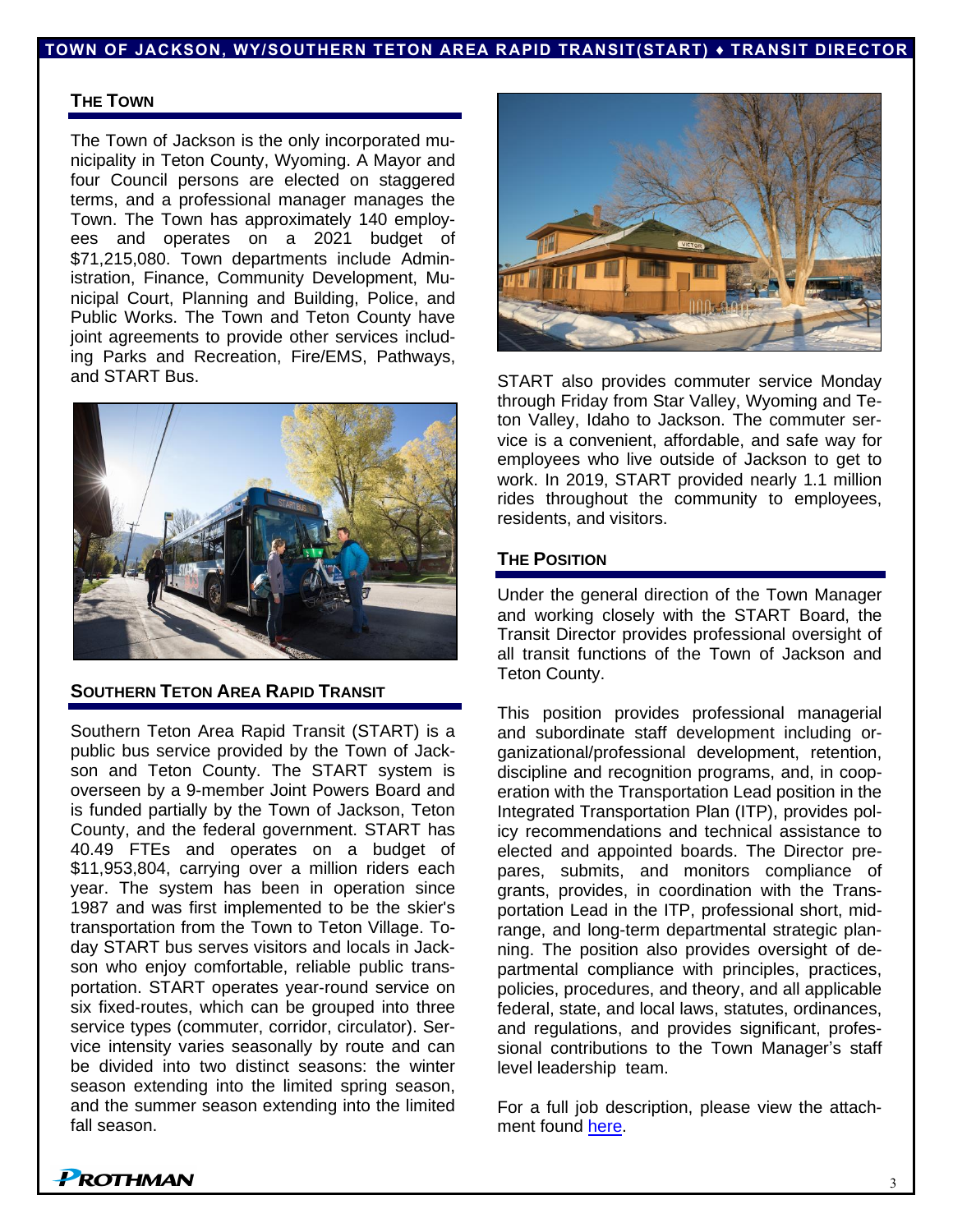#### **OPPORTUNITIES & CHALLENGES**

**1. Staffing Challenges:** The Transit Director will work with Town leadership and bring forward creative ideas to stabilize staffing levels and attract applicants for open Winter Operator positions at START. A root cause of this challenge is a lack of local housing options. The Town has already made strides to solve this challenge by dedicating rentals for START Winter Operators, increasing the starting wage for operators, creating a new class of full-time employees to add a benefit package for START Operators, and by spending significant sums on recruitment advertising for Operators. The Town has budgeted to increase commuter service and increase routes pursuant to the Route Plan, but without staffing, the plan will not be able to move forward at the current set pace.

**2. Working with Teton County's Transportation Lead:** The FY22 budget provides funding for a Transportation Lead/Transportation Director in the Teton County Planning Department. The position is identified in the Integrated Transportation Plan to move the Town and County forward in joint transportation efforts outlined for the community. While the position is housed in the Teton County government, the Town of Jackson will fund the position through professional services. The Transit Director will identify the best route for how the Transit Director will integrate with the Transportation Lead position. One unique challenge is that the Transit Director reports to the Town Manager and the Transportation Lead position will report to the County Administrator. In addition, the Director will work with multiple and multijurisdictional policy and oversight boards.

**3. Upgrading the technology used for START:** The ridership tracking software previously purchased by START has not worked, which has affected the ability to track ridership in great detail. START has sourced funding and is moving forward with a technology update. Implementing a new, working software will be critical for transparency with the public about ridership and data, as the amount charged to Teton Village Association and the Jackson Hole Mountain Resort is based on ridership, whether the person is an employee or not, and whether the person is travelling out to Teton Village simply to ski. The Transit Director will be a key player in the implementation of the new software and making the transition run smoothly.

**4. ITP Implementation and Funding:** A priority for the Transit Director will be providing support for implementation of the Integrated Transportation Plan. While an ITP has been adopted, the Town does not have a stable funding source to put towards START service. Jackson has been successful in asking for Federal funds in the past for buses and for completion of the fleet maintenance facility which also repairs START buses, but these are one-time capital purchases and do not fund the operations. The next Transit Director will work to identify additional funding sources to aid in implementing the ITP. To view the ITP, please view the attachment found [here.](https://prothman.com/JobFiles/2905/Jackson%20Teton%20ITP%202020%20Technical%20Update.pdf)

**5. Housing for START Employees:** The Town of Jackson owns 46 employee rental units ranging from studio apartments up to 3-bedroom homes. Additionally, 17 studio apartment units at West Snow King are reserved in the winter for seasonal START drivers. Jackson also has a 4-bedroom bunkhouse located adjacent to the Town Hall in downtown Jackson, which is freely available to all employees that commute to Jackson for work. Employees can stay at the bunkhouse if the weather is bad, if they have an early shift the next day, or if it is not safe for them to drive home. Additionally, one of the final phases of the START facility on Karns Meadow Drive is a housing project. The Town may choose to proceed with building the housing and bonding for some of the costs.

**6. Housing for the Transit Director:** The Town is reserving a 3 bedroom/2 bath single family home for the Transit Director position. This home will be available as a place to 'land' while the new Director seeks out other housing. This unit would be available rent free for up to 6 months. The Director would also have the option to remain in and lease the unit for up to 3 years. A negotiable temporary housing allowance is available for up to 6 months should the Transit Director choose to reside elsewhere. The Town of Jackson also has revolving rights of first purchase for housing with the Housing Trust and the Housing Authority. This position would be eligible for rights of first purchase when they come available to the Town. A random drawing is conducted from a small pool of employees to select who is first eligible for available housing opportunities. Jackson also has rights of first purchase for an underway housing project that will provide upscale yet affordable units and has nine additional rights of first purchase in upcoming projects that have not yet broken ground.